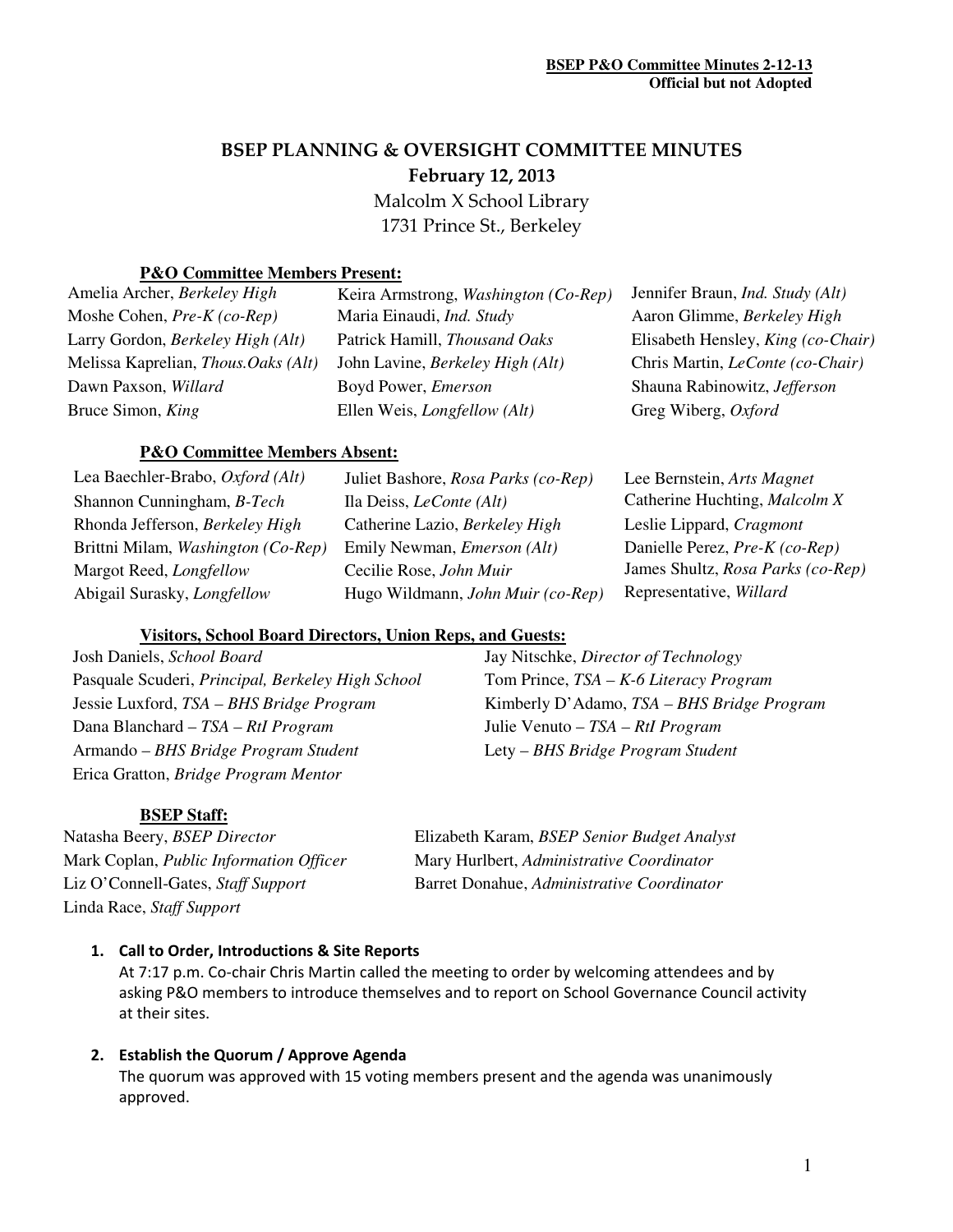#### 3. Chairs' Comments

## Chris Martin & Elizabeth Hensley

Co-Chair Martin said that the Program Support budget is part of the Class Size Reduction portion of the BSEP Measure (sections A and B). The ULSS/RtI² teachers were included under BSEP beginning two years ago as a way to relieve the General Fund of this cost.

Co-Chair Hensley said that she and Martin had thought to create a new P&O subcommittee to take a look at how BSEP Site Discretionary funds were used for core programs at the school sites. BSEP has been used during times of fiscal strain to balance the budget and keep programs going. The Co-Chairs are looking for someone to lead this new subcommittee. Hensley will send out an email to invite people to participate.

## 4. BSEP Director's Comments

## Natasha Beery, BSEP Director

Beery noted that this was a time of transition and that it was up to the P&O Committee to learn and teach others such as the Board and the community about the BSEP Measure and its complexities. Beery is also the Direction of Communications and Community Relations and is working on the Superintendent search.

## 5. Public Comment

Josh Daniels, School Board Member & Former Board Liaison to the P&O Committee Daniels shared the timeline and overall plan for the Superintendent search. The leadership profile was developed last year with community support. The Board wants to move forward to schedule interviews, feeling that a delay may result in fewer candidates. The existing profile is being used. The position was posted on Friday, February 8<sup>th</sup> and will close March 15th. The Board will use a community process to generate criteria and interview questions. Three community meetings and an online forum will be held as follows:

- Thursday, Feb. 28, 7:00 p.m., Malcolm X Elementary
- Friday, Mar. 1, 7:00 p.m., King Middle School
- Sat., Mar. 2, 9:30 a.m., BUSD Administrative Building on Bonar

First round interviews will take place after March 1, followed by site visits to the prospective candidate's district.

For historic reference, Daniels noted that last year the BSEP COLA (Cost of Living Adjustment) could have been as high as 3.23%, but the Board chose to use a lower COLA (3.17%) in consideration of the struggling economy.

## 6. Presentation–Projected BSEP Revenue and COLA Rate for 2013-14

Liz Karam, Senior Budget Analyst and Natasha Beery Karam provided a handout: BSEP/Measure A of 2006, FY 2013/14 Revenue Projection as of 2/11/13.

Karam said that the COLA basis for next year is 1.65% and that the BSEP revenue is received by the district in three payments (December, April, and August/September). The annual BSEP budget is based on a projection of tax revenue that has not been collected yet. Karam reviewed the BSEP revenue projected for the next school year (net revenue = \$24,326,200). After allocating 2% of the revenue (\$486,524) for Public Information, P&O Committee support, and Translation, and after deducting the Indirect Cost contribution (6.73% as determined by the State), the net available for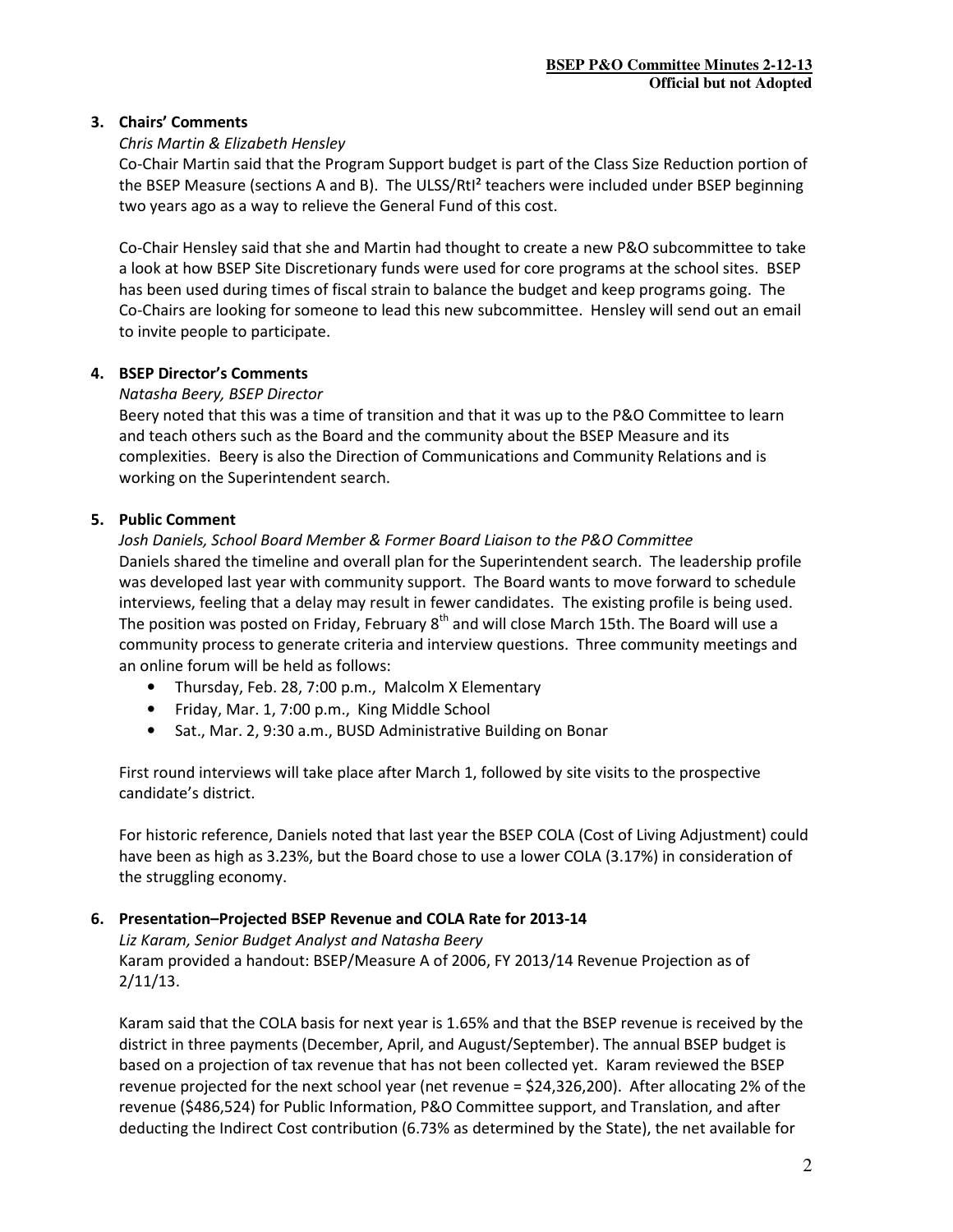allocation is \$22,336,434. The projected allocation to the various Resources, in accordance with the percentages in the Measure, is shown on the document. Karam's Notes/Assumptions for 2013- 14 are listed at the bottom of the handout. She noted that the 9% of the BSEP revenue is allocated for a combination of Professional Development, Evaluation and Technology and that the division among those three Resources, within the 9% can be changed.

Beery noted that these numbers would be seen again as the budget moves forward for each of the BSEP Resources. There will be a focus on the Class Size Reduction Resource at the next meeting.

7. Recommendation for the Expenditure of BSEP Books & Materials Funds and BHS Bridge Program Tom Prince and Jessie Luxford

Beery introduced the item by explaining that Prince and Luxford were there to give more details about Neil Smith's request for the expenditure of the old BSEP Books and Educational Materials Fund (Fund 6 from Measure B of 1994), which was presented to the Committee on January 29 and was on tonight's agenda for action.

Teacher on Special Assignment and District-wide Literacy Coach Tom Prince provided a handout: Common Core State Standards: Common Core "Shifts." Prince said that new English Language standards are being rolled out statewide, called "Common Core" standards. The new standards require substantially more non-fiction books for K-6 students, hence this request. Schools will receive a baseline minimum number of books, and a per pupil basis. Some schools may augment their book collections with PTA or other funds, but the baseline should be sufficient to deliver the reading program. The books will be ordered in March, with delivery at the end of the year for placement in the classrooms for the next school year. Recommendations of specific book titles are being developed now by each school's literacy coach, with a focus on both the individual school's needs, and the grade level's needs. These books will go into classroom libraries. Staff will also avail themselves of the school libraries for additional books.

Jessie Luxford, Coordinator for the Berkeley High Bridge program, introduced Kimberly D'Adamo, Bridge teacher, Erica Gratton, Bridge mentor-tutor-advisor, and two students, Letty and Armando. Luxford described how the Bridge program helps students transition from middle school to high school, supports students in high school and helps them with eligibility to 4-yr colleges. Bridge offers academic support, coaching, counseling tutoring, and advising. In addition, the program supports improved communication between students, teachers, parents, and counselors.

 The voluntary program is in its third year with 32 juniors, 25 sophomores and 25 freshmen. An important aspect of the program is Bridge students are given the use of a laptop computer for academic support and as an incentive to keep grades above D/F.

 Leticia and Armando, two BHS juniors in the Bridge Program, described their positive experiences in the program. With support, counseling, and mentoring they increased their communications skills with teachers and parents, and improved their grades. They received help with SAT prep classes, CAHSEE, and AP classes. Both students spoke about how Bridge provided a sense of community/family and helped with their leadership skills.

Mary Hurlbert added that the requested funds remain from the BSEP Measure of 1994, and that it was Smith's intention to create a laptop library for the Bridge Program. D'Adamo said that the use of the laptops helped to address the digital divide and provided a valuable incentive for hard work.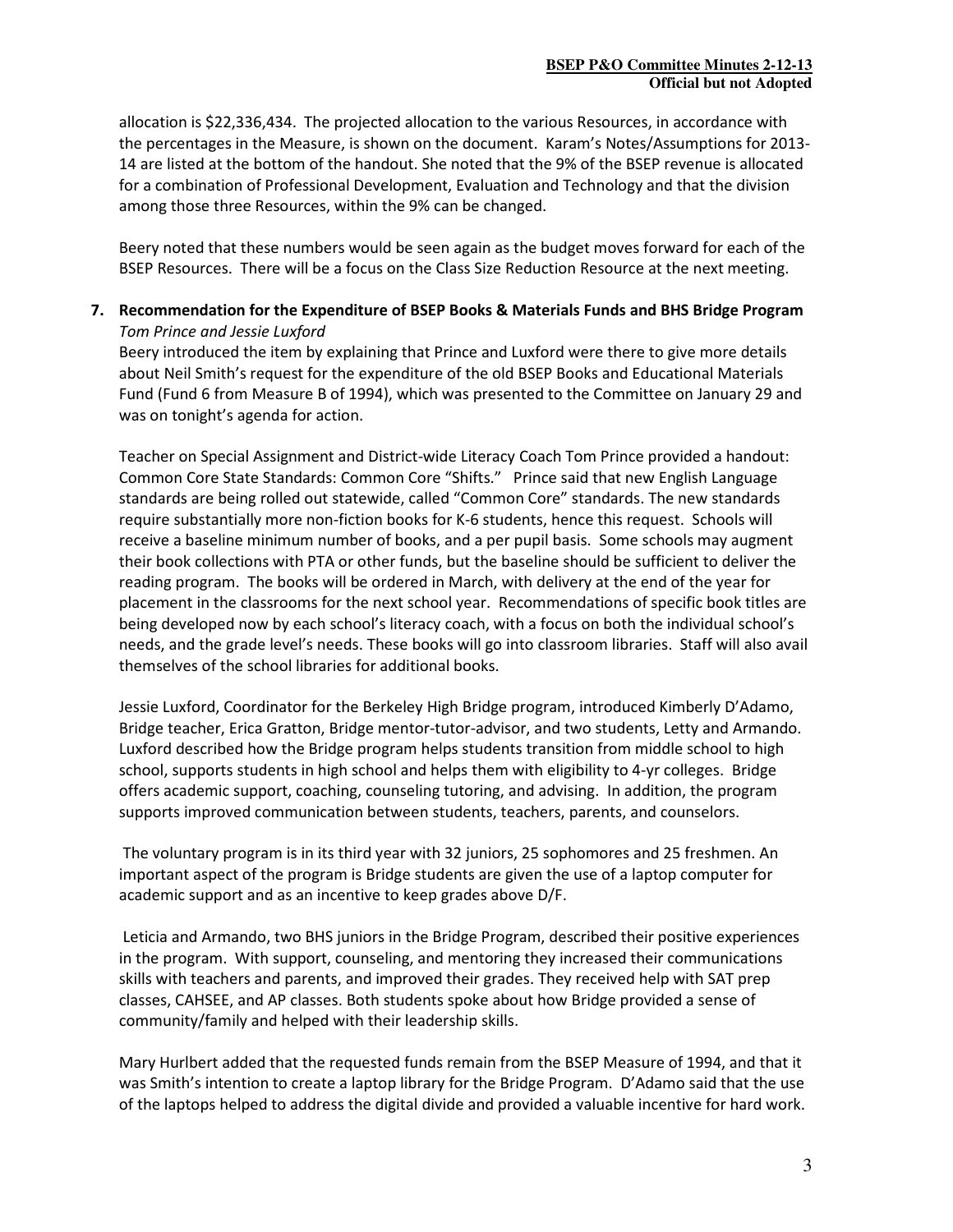Luxford said that program retention of the first cohort is 32 juniors out of the 36 that started their freshman year.

MOTION CARRIED (Paxson/Simon): To approve Co-Superintendent Neil Smith's request to spend the remainder of the old BSEP Books and Educational Materials Fund (Fund 6 from Measure B of 1994).

The motion was approved by a voice vote, with one abstention.

## 8. Presentation: Expanded Course Offerings (ECO), Math Class Sizes, Focus on ULSS/RtI2 Pasqual Scuderi, Dana Blanchard, Julie Venuto

## BHS ECO, AP Augmentation, Math Class Sizes at BHS

Scuderi provided handouts: AP Augmentation Fact Sheet, Algebra and IMP 2 Grades Semester 1 2012-13, Information Sheet, Breakout of Expanded Course Funding.

Scuderi described the AP Augmentation program at BHS as a place where students can get extra support for Advanced Placement (AP – college level) curriculum. AP is a big issue for BHS with the traditional AP model not being as diverse as the augmentation program, which serves a more representative sample of BHS students. This program gives access to AP coursework to students at BHS who would otherwise not have access to it.

 ECO funds support many offerings at BHS including AP Augmentation, which has been available since the 2007-08 school year. It is up to seven sections now due to increased enrollment. Scuderi does not have data on AP Augmentation but research indicates that that if a student takes an AP course in high school it has a positive impact on the first year of college. The number of AP tests passed did trend down over the last 5 or 6 years, but a lot of that may be that the high performing kids are taking IB tests instead of AP tests. More kids are now taking the AP tests.

Scuderi said that the BSEP funds for lower class size in the Algebra and Geometry classes helped improve grades for students with math challenges.

Beery said that the administration's recommendation for the use of BSEP Class Size Reduction (CSR) funds in FY 2013-14 would be presented at the next P&O meeting (Feb. 26). Martin reminded the group that they had reviewed the CSR Teacher Template in detail at the January 29<sup>th</sup> meeting.

#### Focus on ULSS/RTI2

Blanchard showed a PowerPoint and provided handouts: Key Components of Response to Instruction and Intervention (RtI<sup>2</sup>). Blanchard said that BSEP funds the RtI<sup>2</sup> coaches. She and Venuto provided an overview of how the RtI<sup>2</sup> program functions, as a comprehensive way of using data to make decisions about student learning and to tailor education to meet all students' needs. Rtl<sup>2</sup> identifies early learning needs, provides advancement and enrichment as students are identified for extra support.

Rtl<sup>2</sup> is not a remediation or Special Ed program, but it came out of the need to find better ways to support students who aren't learning and who don't have a disability.  $RTI^2$  is a broader program and has grown in consistency across the district by becoming more systematic and using successful models, such as Rosa Parks' use of flexible of grouping students to provide more intensive help